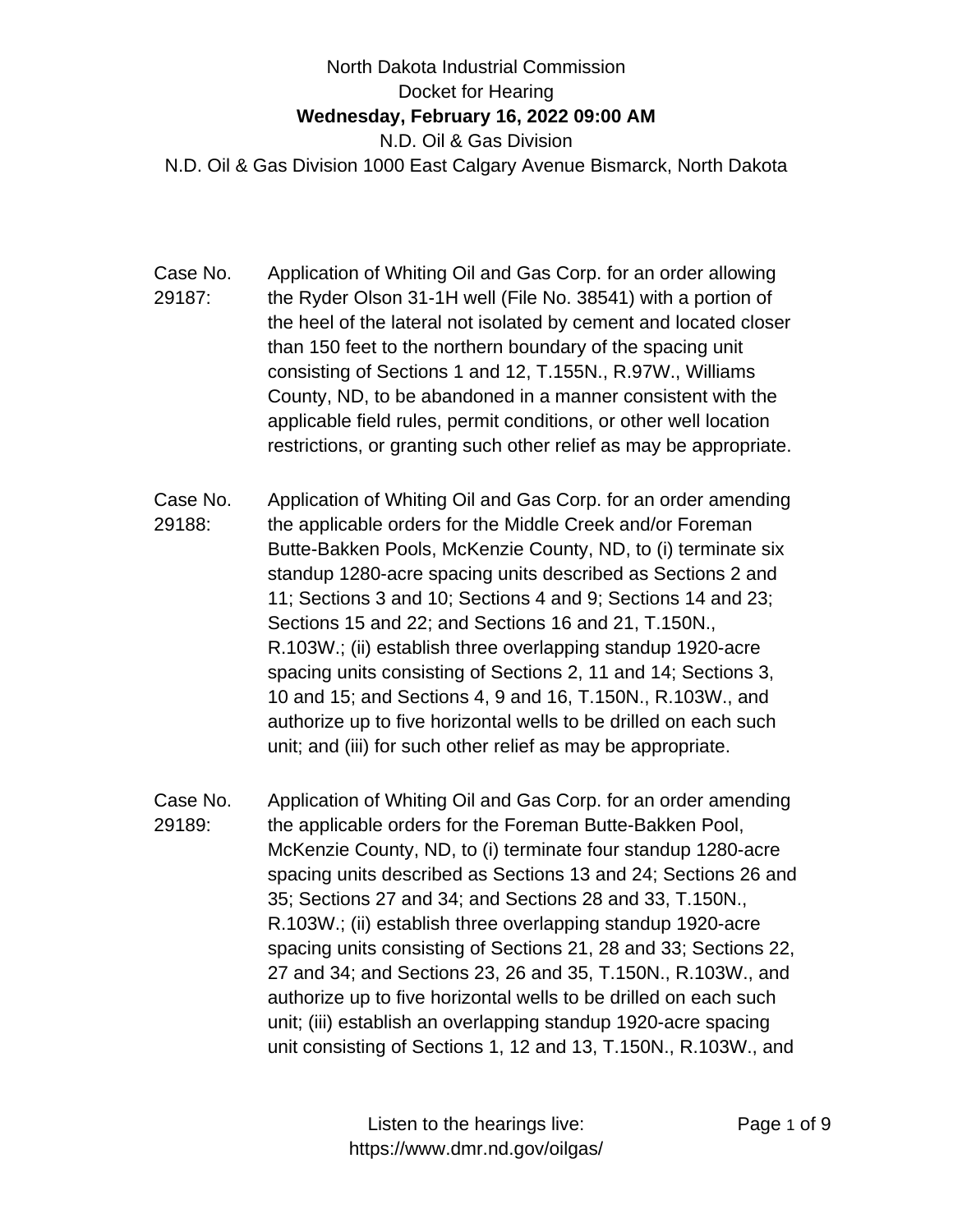authorize up to four horizontal wells to be drilled on the unit; (iv) establish an overlapping standup 1920-acre spacing unit consisting of Sections 24, 25 and 36, T.150N., R.103W., and authorize up to three horizontal wells to be drilled on the unit; and (v) for such other relief as may be appropriate.

- Case No. 29190: Application of Oasis Petroleum North America LLC for an order amending the applicable orders for the Cottonwood-Bakken Pool to establish a laydown 1920-acre spacing unit described as Sections 16, 17 and 18, T.157N., R.92W., Mountrail County, ND, and authorize six horizontal wells to be drilled on such unit, and granting such other relief as may be appropriate.
- Case No. 29191: Application of Oasis Petroleum North America LLC for an order amending the applicable orders for the Cottonwood-Bakken Pool to establish a standup 1920-acre spacing unit described as Sections 19, 30 and 31, T.157N., R.92W., Mountrail County, ND, and authorize six horizontal wells to be drilled on such unit, and granting such other relief as may be appropriate.
- Case No. 29192: Application of Oasis Petroleum North America LLC for an order amending the applicable orders for the Cottonwood-Bakken Pool to establish a standup 1920-acre spacing unit described as Sections 20, 29 and 32, T.157N., R.92W., Mountrail County, ND, and authorize six horizontal wells to be drilled on such unit, and granting such other relief as may be appropriate.
- Case No. 29046: (Continued) Application of Kraken Operating, LLC for an order amending the applicable orders for the Oliver-Bakken Pool to establish a standup 1920-acre spacing unit described as Section 33, T.158N., R.98W. and Sections 4 and 9, T.157N., R.98W., Williams County, ND, and authorize two horizontal wells to be drilled on such unit, and granting such other relief as may be appropriate. Notice to CONTINUE to 03/2022 rec'd 02/14/22
- Case No. (Continued) Application of Hess Bakken Investments II, LLC for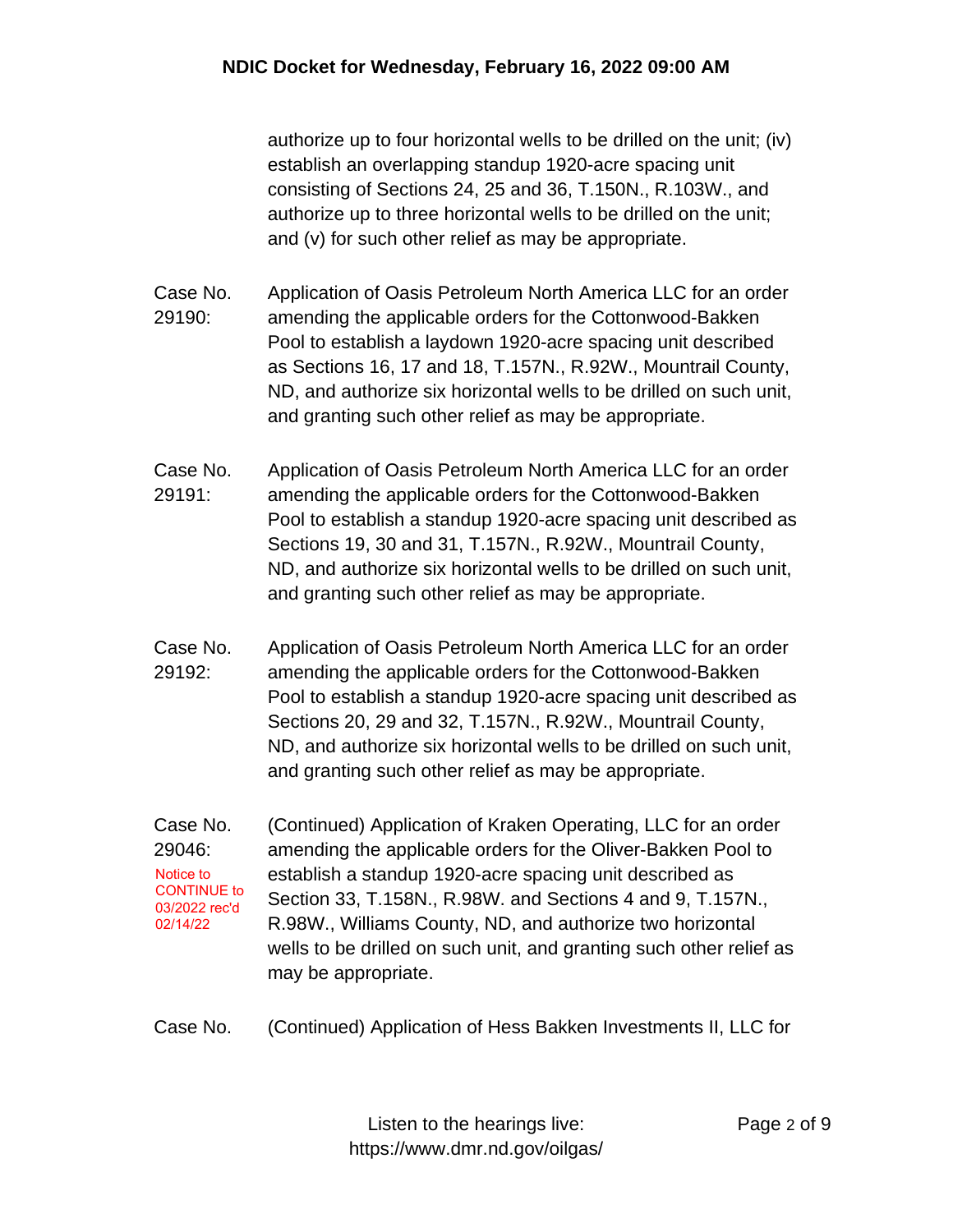- 29144: an order amending the applicable orders for the Stanley and/or Ross-Bakken Pools to establish an overlapping 2560-acre spacing unit described as Sections 33 and 34, T.156N., R.91W. and Sections 3 and 4, T.155N., R.91W., Mountrail County, ND, and authorize one horizontal well to be drilled on such unit, and for such other relief as may be appropriate.
- Case No. 29145: (Continued) Application of Hess Bakken Investments II, LLC for an order amending the applicable orders for the Beaver Lodge-Bakken Pool to establish an overlapping 2560-acre spacing unit described as Sections 5, 6, 7 and 8, T.155N., R.95W., Williams County, ND, and authorize one horizontal well to be drilled on such unit, and for such other relief as may be appropriate.
- Case No. 29119: (Continued) Application of Foundation Energy Management, LLC for an order amending the applicable orders for the Bicentennial-Bakken Pool to authorize the recompletion and production of one (1) vertical well in a 160-acre spacing unit consisting of the SE/4 of Section 28, T.144N., R.103W., Golden Valley County, North Dakota, and for such other relief as may be appropriate. Notice to CONTINUE to 03/2022 rec'd 02/02/22
- Case No. 29120: (Continued) Application of Foundation Energy Management, LLC for an order amending the applicable orders for the Beaver Creek-Bakken Pool to authorize the recompletion and production of one (1) existing vertical well in a 160-acre spacing unit consisting of the SE/4 of Section 1, T.142N., R.103W., Golden Valley County, North Dakota, and for such other relief as may be appropriate. Notice to CONTINUE to 03/2022 rec'd 02/02/22
- Case No. 29121: (Continued) Application of Foundation Energy Management, LLC for an order amending the applicable orders for the Beaver Creek-Bakken Pool to authorize the recompletion and production of one (1) existing vertical well in a 160-acre spacing unit consisting of the NW/4of Section 6, T.142N., R.102W., Billings County, North Dakota, and for such other relief as may Notice to CONTINUE to 03/2022 rec'd 02/02/22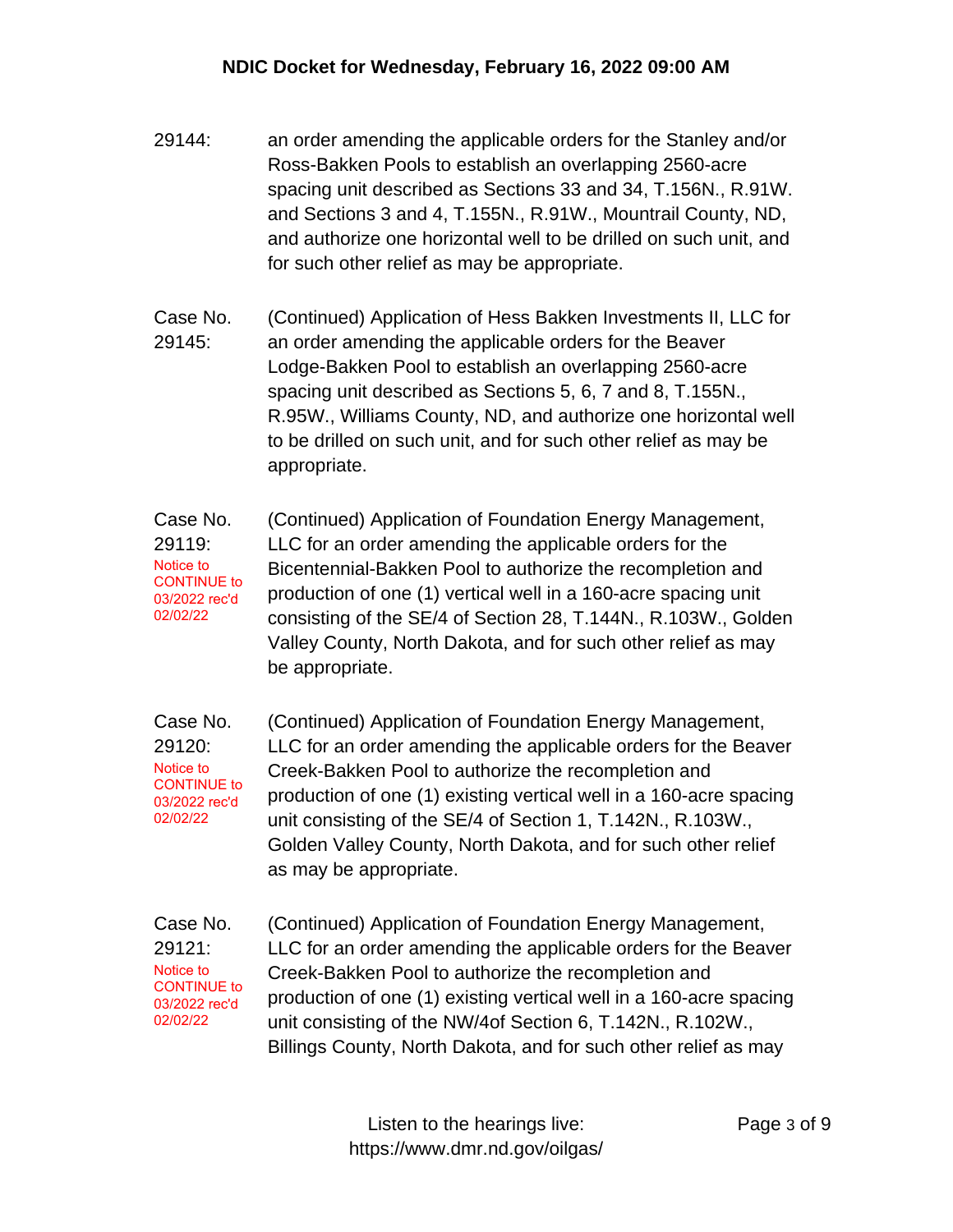be appropriate.

- Case No. 29193: Application of Kraken Operating, LLC for an order pursuant to NDAC § 43 02-03-88.1 pooling all interests in a spacing unit described as Sections 27 and 34, T.159N., R.99W. and Section 3, T.158N., R.99W., Burg-Bakken Pool, Williams County, ND, as provided by NDCC § 38-08-08, and such other relief as may be appropriate.
- Case No. 29194: Application of Kraken Operating, LLC for an order pursuant to NDAC § 43 02-03-88.1 pooling all interests in a spacing unit described as Sections 27, 28, 33 and 34, T.159N., R.99W. and Sections 3 and 4, T.158N., R.99W., Burg-Bakken Pool, Williams County, ND, as provided by NDCC § 38-08-08, and such other relief as may be appropriate.
- Case No. 29195: Application of Kraken Operating, LLC for an order pursuant to NDAC § 43 02-03-88.1 pooling all interests in a spacing unit described as Sections 28 and 33, T.159N., R.99W. and Section 4, T.158N., R.99W., Burg-Bakken Pool, Williams County, ND, as provided by NDCC § 38-08-08, and such other relief as may be appropriate.
- Case No. 29196: Application of Kraken Operating, LLC for an order pursuant to NDAC § 43 02-03-88.1 pooling all interests in a spacing unit described as Sections 9, 10, 15, 16, 21 and 22, T.158N., R.99W., Ellisville-Bakken Pool, Williams County, ND, as provided by NDCC § 38-08-08, and such other relief as may be appropriate.
- Case No. 29197: Application of Oasis Petroleum North America LLC for an order pursuant to NDAC § 43-02-03-88.1 pooling all interests in a spacing unit described as Sections 16, 17 and 18, T.157N., R.92W., Cottonwood-Bakken Pool, Mountrail County, ND, as provided by NDCC § 38-08-08, and such other relief as may be appropriate.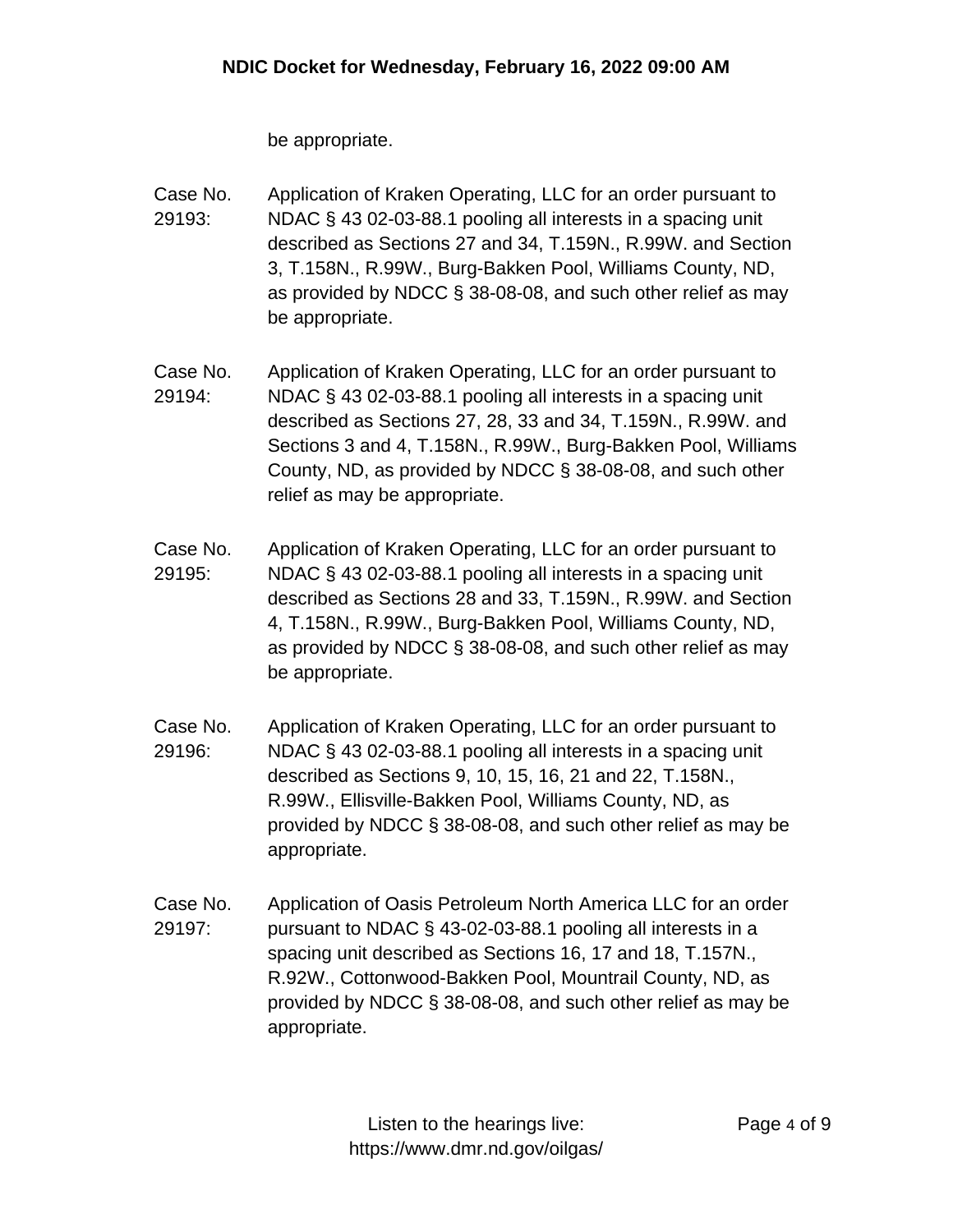- Case No. 29198: Application of Oasis Petroleum North America LLC for an order pursuant to NDAC § 43-02-03-88.1 pooling all interests in a spacing unit described as Sections 19, 30 and 31, T.157N., R.92W., Cottonwood-Bakken Pool, Mountrail County, ND, as provided by NDCC § 38-08-08, and such other relief as may be appropriate.
- Case No. 29199: Application of Oasis Petroleum North America LLC for an order pursuant to NDAC § 43-02-03-88.1 pooling all interests in a spacing unit described as Sections 20, 29 and 32, T.157N., R.92W., Cottonwood-Bakken Pool, Mountrail County, ND, as provided by NDCC § 38-08-08, and such other relief as may be appropriate.
- Case No. 29200: Application of Grayson Mill Energy, LLC for an order pursuant to NDAC § 43-02-03-88.1 pooling all interests in a spacing unit described as Sections 25 and 36, T.154N., R.101W. and Sections 30 and 31, T.154N., R.100W., Catwalk-Bakken Pool, McKenzie and Williams Counties, ND, as provided by NDCC § 38-08-08, and such other relief as may be appropriate.
- Case No. 29201: Application of Whiting Oil and Gas Corp. pursuant to NDAC § 43-02-03-88.1 for an order allowing oil and gas produced from the TTT Ranch 11-26H (File No. 18098), TTT Ranch 21-26H (File No. 18401), Danita TTT 21-26TFH (File No. 20444), Matt TTT 13-26H (File No. 23236), Brittany TTT 13-26TFH (File No. 23237), Savannah TTT 41-26H (File No. 25719), Remington TTT 41-26TFH (File No. 29809), TTT Ranch 11-26-1H (File No. 38582), TTT Ranch 11-26-2H (File No. 38583), Sections 26 and 35, T.154N., R.92W., and TTT Ranch 11-26HU (File No. 38581), Sections 23 and 26, T.154N., R.92W., Mountrail County, ND, wells to be commingled in a central production facility located in the NWNW of Section 26, T.154N., R.92W., pursuant to NDAC § 43-02-03-48.1 or granting such other and further relief as may be appropriate.
- Case No. Application of Whiting Oil and Gas Corp. pursuant to NDAC §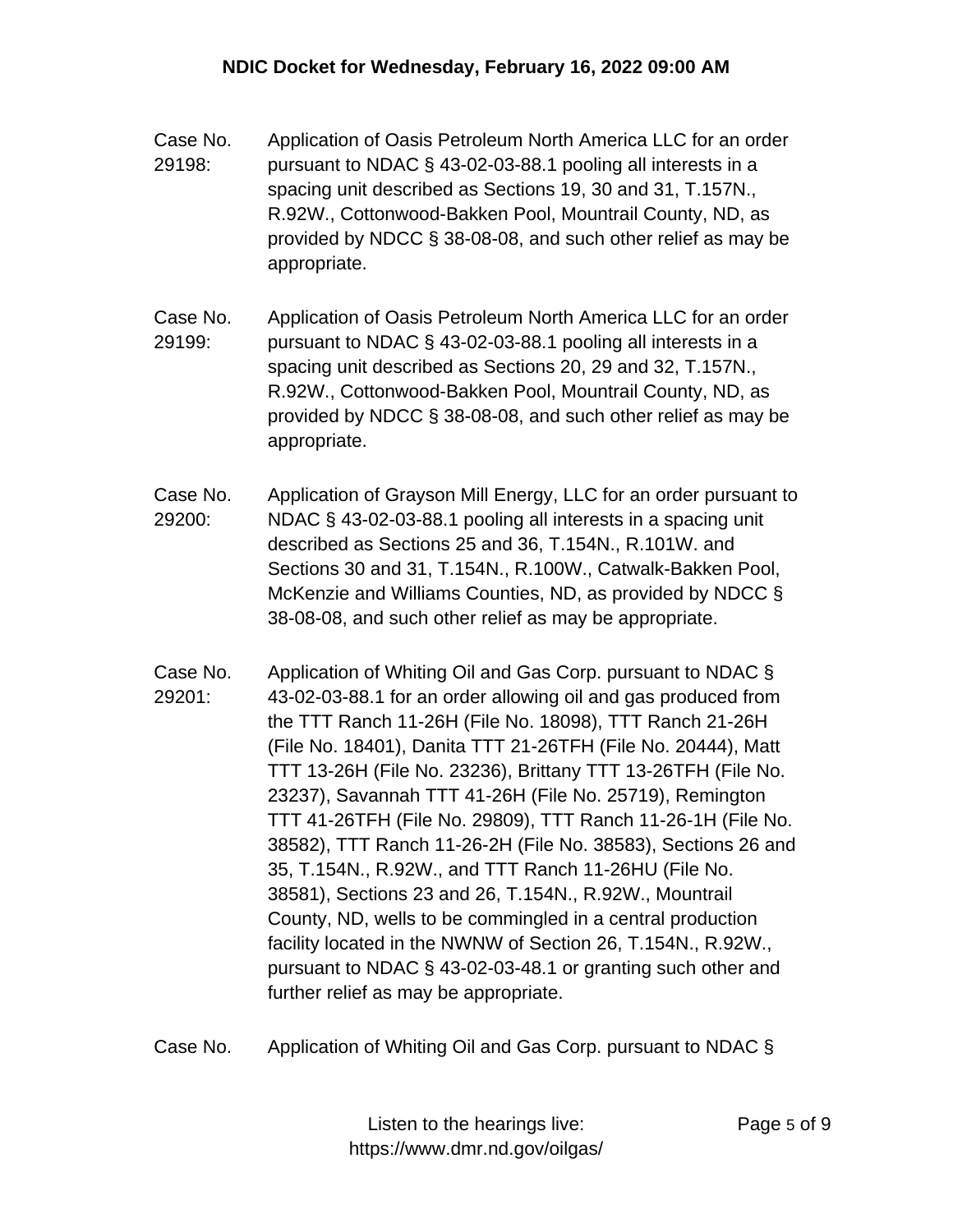- 29202: 43-02-03-88.1 for an order allowing oil and gas produced from the Kannianen 43-31H (File No. 18553), Kannianen 43-31TFH (File No. 26340), Kannianen 43-31-2H (File No. 38530), Section 36, T.154N., R.92W. and Section 31, T.154N., R.91W., and Kannianen 43-31XH (File No. 38531), S/2 of Section 25 and N/2 of Section 36, T.154N., R.92W., and S/2 of Section 30 and N/2 of Section 31, T.154N., R.91W., Mountrail County, ND, wells to be commingled in a central production facility located in the NESE of Section 31, T.154N., R.91W., pursuant to NDAC § 43-02-03-48.1 or granting such other and further relief as may be appropriate.
- Case No. 29203: Application of Whiting Oil and Gas Corp. pursuant to NDAC § 43-02-03-88.1 for an order allowing oil and gas produced from the TTT Ranch 11-25H (File No. 18004), TTT Ranch 12-25H (File No. 18462), Ramona TTT 12-25TFH (File No. 20962), Kaden TTT 11-25H (File No. 31035), Section 25, T.154N., R.92W. and Section 30, T.154N., R.91W., Fred TTT 12-25XH (File No. 38408), S/2 of Section 25 and N/2 of Section 36, T.154N., R.92W., and S/2 of Section 30 and N/2 of Section 31, T.154N., R.91W., Westin TTT 11-25H (File No. 31036), Sections 24 and 25, T.154N., R.92W. and Sections 19 and 30, T.154N., R.91W., Savannah TTT 41-26HU (File No. 38617), and Savannah TTT 41-26TFHU (File No. 38618), Sections 25, 26, 35 and 36, T.154N., R.92W., Mountrail County, ND, wells to be commingled in a central production facility located in the NWNW of Section 25, T.154N., R.92W., pursuant to NDAC § 43-02-03-48.1 or granting such other and further relief as may be appropriate.
- Case No. 29204: Application of Whiting Oil and Gas Corp. pursuant to NDAC § 43-02-03-88.1 for an order allowing oil and gas produced from the Kannianen 11-5HU (File No. 38411), Kannianen 11-5TFHU (File No. 38409), Sections 29, 30, 31 and 32, T.154N., R.91W., Kannianen 11-5TFH (File No. 38410), Kannianen 11-5H (File No. 18077), Section 36, T.154N., R.92W. and Section 31, T.154N., R.91W., Kannianen 11-5-2TFHU (File No. 38412), and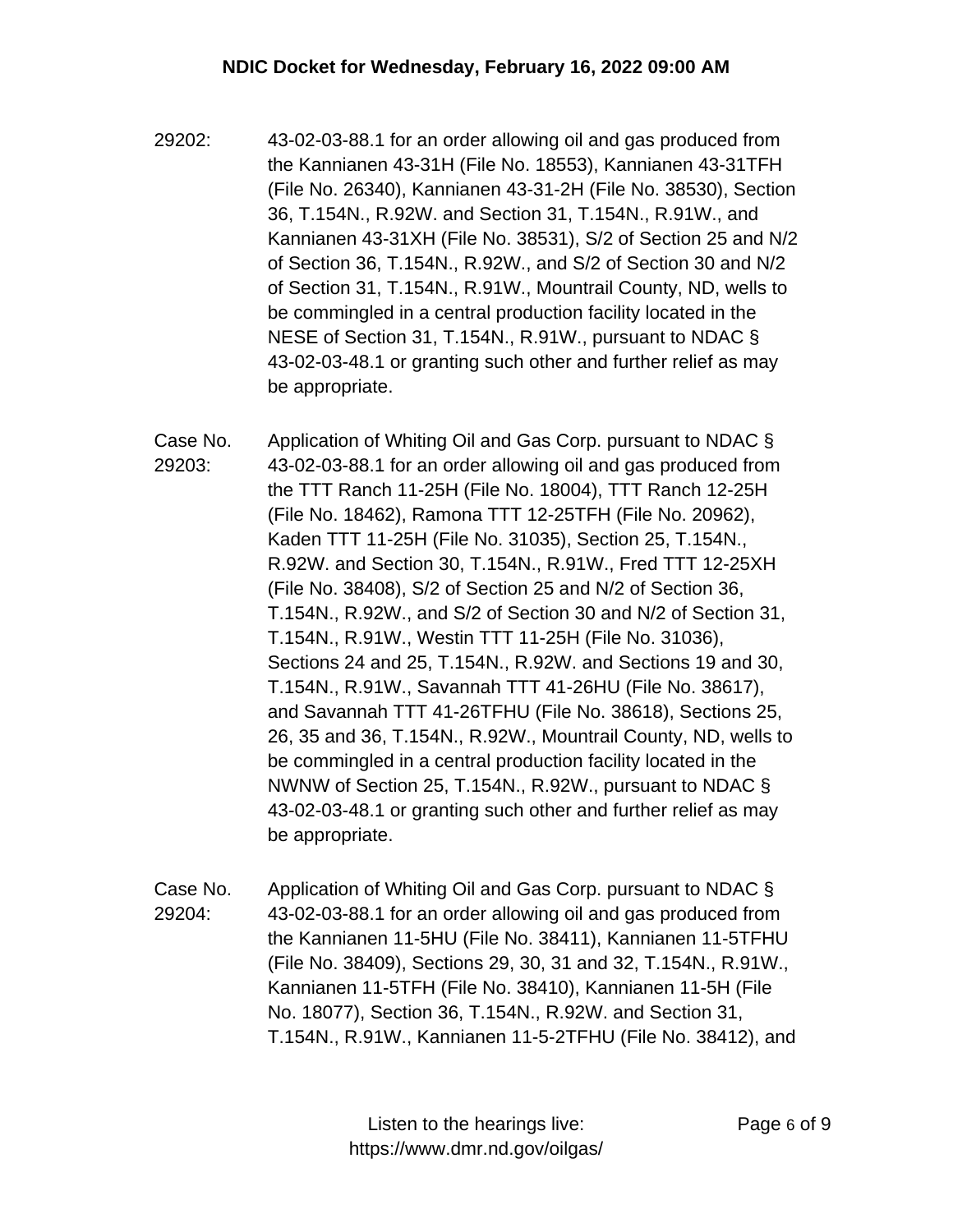Kannianen 11-5-3HU (File No. 38413), Sections 35 and 36, T.154N., R.92W., Section 31, T.154N., R.91W., Sections 1 and 2, T.153N., R.92W., and Section 6, T.153N., R.91W., Mountrail County, ND, wells to be commingled in a central production facility located in the NWNW of Section 5, T.153N., R.91W., pursuant to NDAC § 43-02-03-48.1 or granting such other and further relief as may be appropriate.

- Case No. 29205: Application of Ovintiv Production Inc. pursuant to NDAC § 43-02-03-88.1 for an order allowing oil and gas produced from the Calhoun 149-98-3-10-4H (File No. 38722), Calhoun 149-98-3-10-5H (File No. 38720), Calhoun 149-98-3-10-6H (File No. 38718), Calhoun 149-98-3-10-7H (File No. 38716), Calhoun 149-98-3-10-11H (File No. 38723), Calhoun 149-98-3-10-12H (File No. 38721), Calhoun 149-98-3-10-13H (File No. 38719), Calhoun 149-98-3-10-14H (File No. 38717), and Calhoun 149-98-3-10-15H (File No. 38715), Sections 3 and 10, T.149N., R.98W., McKenzie County, ND, wells to be commingled in a central production facility located in the SW/4 of Section 34, T.150N., R.98W., pursuant to NDAC § 43-02-03-48.1 or granting such other and further relief as may be appropriate.
- Case No. 29206: Application of Ovintiv Production Inc. for an order pursuant to NDAC § 43 02-03-88.1 pooling all interests in a spacing unit described as Sections 27 and 34, T.146N., R.98W., Ranch Coulee-Bakken Pool, McKenzie County, ND, as provided by NDCC § 38-08-08, and such other relief as may be appropriate.
- Case No. 29207: Application of Marathon Oil Co. pursuant to NDAC § 43-02-03-88.1 for an order allowing oil and gas produced from the Ernst 14-7TFH (File No. 33400), Sections 6 and 7, T.146N., R.93W., Bronett 14-7H (File No. 33534), Arkin 44-12TFH (File No. 33535), Sections 1 and 12, T.146N., R.94W. and Sections 6 and 7, T.146N., R.93W., Ermina 31-13TFH (File No. 38571), Ithamar 41-13TFH (File No. 38572), Sections 13 and 24, T.146N., R.94W., Beau 11-18TFH (File No. 38574), Cody 11-18H (File No. 38587), Sections 18 and 19, T.146N., R.93W.,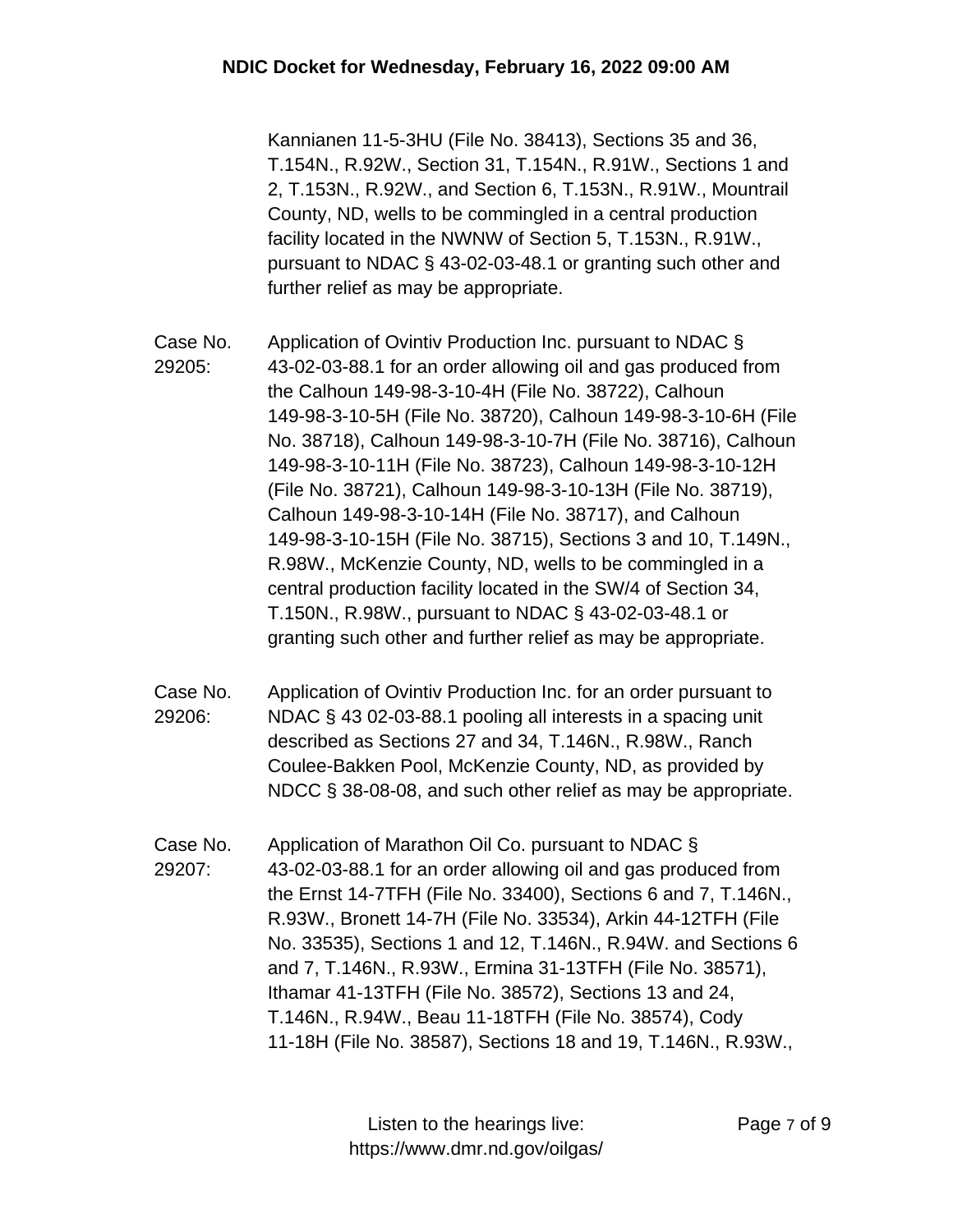and Austin 11-18H (File No. 38573), Sections 13 and 24, T.146N., R.94W. and Sections 18 and 19, T.146N., R.93W., Dunn County, ND, wells to be commingled in a central production facility located in the NWNW (Lot 1) of Section 18, T.146N., R.93W., pursuant to NDAC § 43-02-03-48.1 or granting such other and further relief as may be appropriate.

- Case No. 29208: Application of Marathon Oil Co. pursuant to NDAC § 43-02-03-88.1 for an order allowing oil and gas produced from the Kenneth 24-7TFH (File No. 33401), Bethol 34-7H (File No. 33402), Stroup 34-7TFH (File No. 33403), Sections 6 and 7, T.146N., R.93W., Woodrow 31-18H (File No. 38536), Porter 31-18TFH (File No. 38537), Annabelle 21-18H (File No. 38538), and Eliza 21-18TFH (File No. 38539), Sections 18 and 19, T.146N., R.93W., Dunn County, ND, wells to be commingled in an existing CTB (CTB No. 233400-01) located in the NENW of Section 18, T.146N., R.93W., pursuant to NDAC § 43-02-03-48.1 or granting such other and further relief as may be appropriate.
- Case No. 29209: Application of Marathon Oil Co. pursuant to NDAC § 43-02-03-88.1 for an order allowing oil and gas produced from the Amos 31-18TFH (File No. 38589), Cheryl 41-18H (File No. 38590), Sections 18 and 19, T.146N., R.93W., Stone 44-7TFH (File No. 38591), Sections 6 and 7, T.146N., R.93W., Killion 44-7H (File No. 38592), and Weekes 14-8TFH (File No. 38593), Sections 5, 6, 7 and 8, T.146N., R.93W., Dunn County, ND, wells to be commingled in a central production facility located in the NENE of Section 18, T.146N., R.93W., pursuant to NDAC § 43-02-03-48.1 or granting such other and further relief as may be appropriate.
- Case No. 29210: Application of Marathon Oil Co. pursuant to NDAC § 43-02-03-88.1 for an order allowing oil and gas produced from the Fallstrom 14-20TFH (File No. 38621), Claude 14-20H (File No. 38702), Sections 17 and 20, T.146N., R.93W., and Vernon 44-19TFH (File No. 38703), Sections 18 and 19, T.146N.,

Listen to the hearings live: https://www.dmr.nd.gov/oilgas/